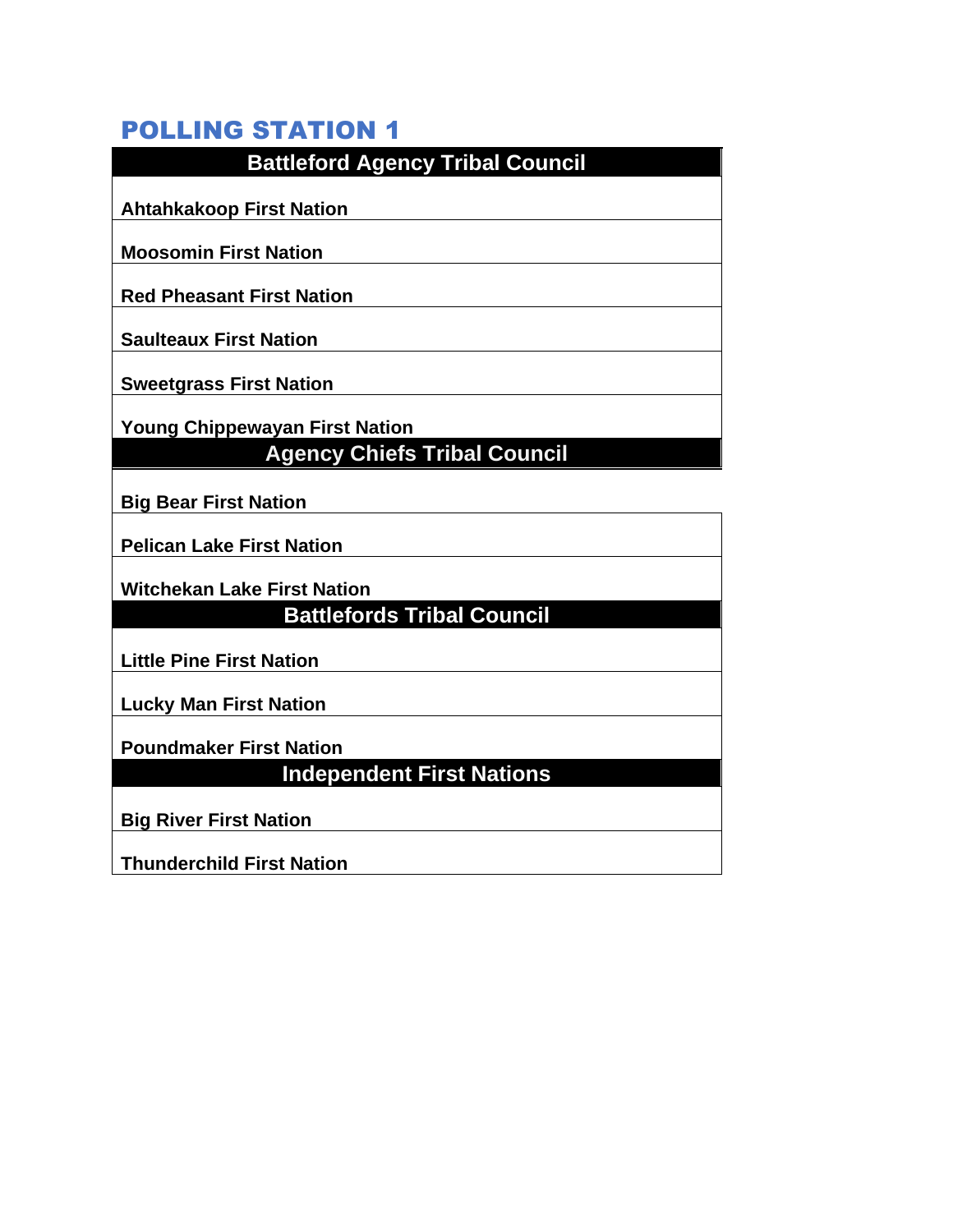| <b>File Hills-Qu'Appelle Tribal Council</b> |
|---------------------------------------------|
| <b>Carry the Kettle First Nation</b>        |
| <b>Little Black Bear First Nation</b>       |
| <b>Muscowpetung First Nation</b>            |
| <b>Nekaneet First Nation</b>                |
| <b>Okanese First Nation</b>                 |
| <b>Pasqua First Nation</b>                  |
| <b>Peepeekisis First Nation</b>             |
| <b>Piapot First Nation</b>                  |
| <b>Standing Buffalo First Nation</b>        |
| <b>Starblanket First Nation</b>             |
| <b>Wood Mountain First Nation</b>           |
| <b>Touchwood Agency Tribal Council</b>      |
| <b>Day Star First Nation</b>                |
| <b>George Gordon First Nation</b>           |
| <b>Kawacatoose First Nation</b>             |
| <b>Muskowekwan First Nation</b>             |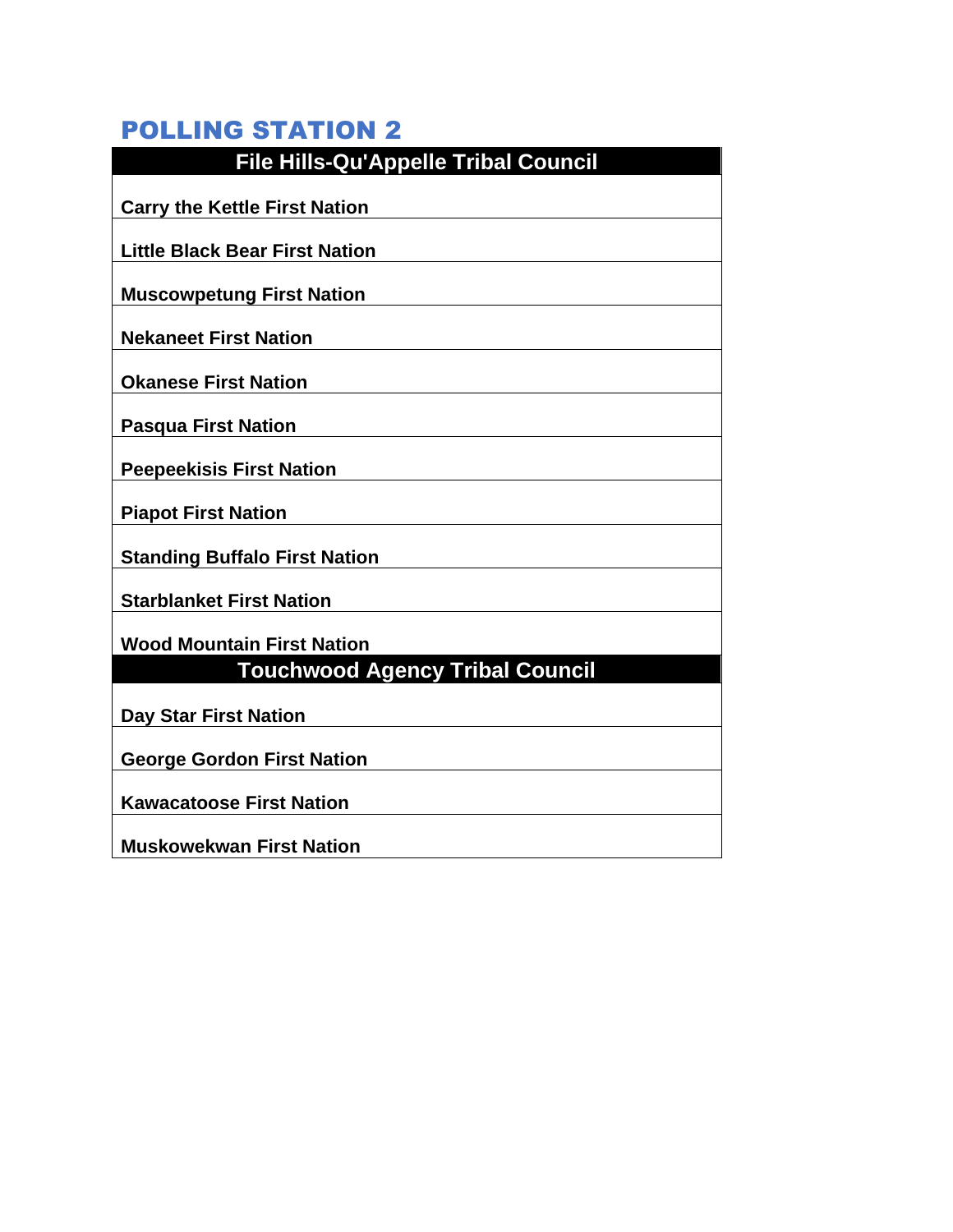| <b>Meadow Lake Tribal Council</b>     |
|---------------------------------------|
| <b>Birch Narrows First Nation</b>     |
| <b>Buffalo River First Nation</b>     |
| <b>Canoe Lake First Nation</b>        |
|                                       |
| <b>Clearwater River First Nation</b>  |
| <b>English River First Nation</b>     |
| <b>Flying Dust First Nation</b>       |
| <b>Island Lake First Nation</b>       |
| <b>Makwa Sahgaiehcan First Nation</b> |
| <b>Waterhen Lake First Nation</b>     |

| <b>Prince Albert Grand Council</b>   |
|--------------------------------------|
|                                      |
| <b>Black Lake First Nation</b>       |
| <b>Cumberland House First Nation</b> |
| <b>Fond Du Lac Dene Nation</b>       |
| <b>Hatchet Lake Dene Nation</b>      |
| <b>James Smith First Nation</b>      |
| Lac La Ronge First Nation            |
| <b>Montreal Lake First Nation</b>    |
| <b>Peter Ballantyne Cree Nation</b>  |
| <b>Red Earth First Nation</b>        |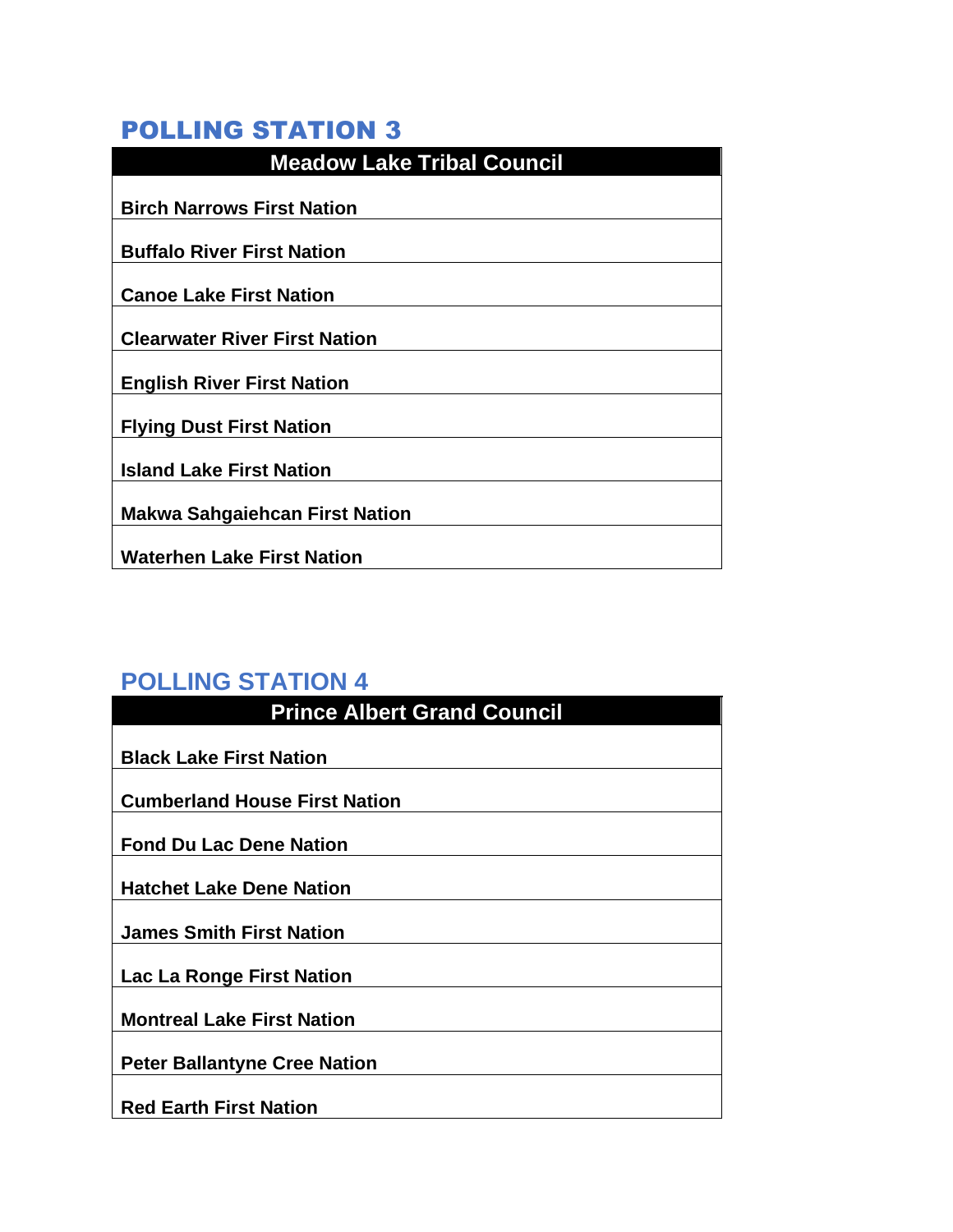**Shoal Lake First Nation** 

**Sturgeon Lake First Nation**

**Wahpeton First Nation**

## **Independent First Nations**

**Chakastapaysin First Nation**

**Peter Chapman First Nation**

| <b>Saskatoon Tribal Council</b>  |
|----------------------------------|
|                                  |
| <b>Kinistin First Nation</b>     |
|                                  |
| <b>Mistawasis First Nation</b>   |
| <b>Muskeg Lake First Nation</b>  |
|                                  |
| <b>Muskoday First Nation</b>     |
|                                  |
| <b>One Arrow First Nation</b>    |
| <b>Whitecap First Nation</b>     |
|                                  |
| <b>Yellow Quill First Nation</b> |
| <b>Independent First Nations</b> |
|                                  |
| <b>Beardy's First Nation</b>     |
|                                  |
| <b>Fishing Lake First Nation</b> |